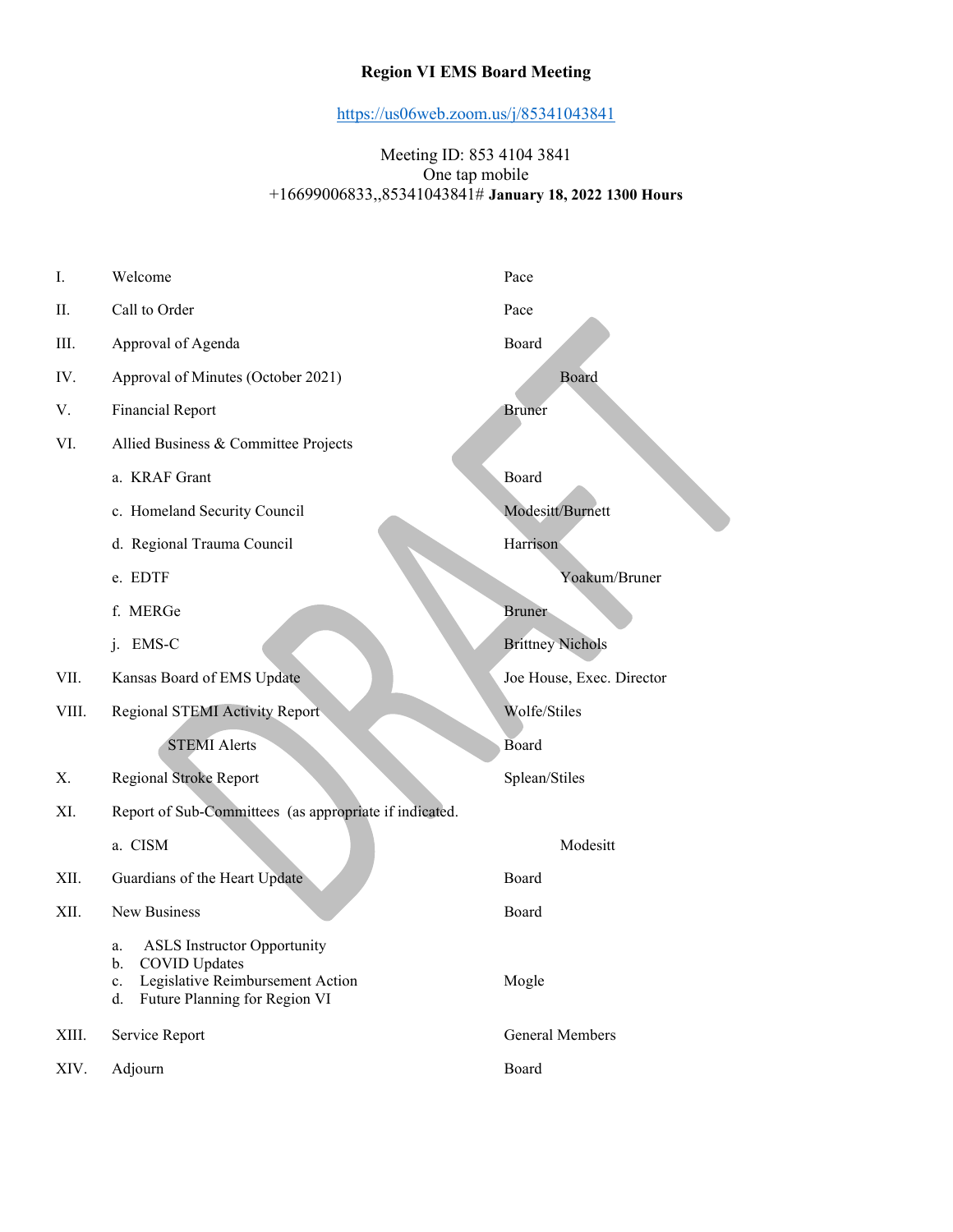# Region 6 EMS

# Meeting Minutes of January 18, 2022

Today's meeting was called to order at 1305 hours by Chair Rod Pace.

# Board members present: K. Yoakum, D. Bruner, R. Grimmett, R. Pace, R. Long, T. Modesitt, D. Cowan, J. Clatt, D. Mogle, R. Reissig

### Absent members:, C. Harrison, J. Wilhelms, Burnett,

Guests: Sharlynn Splean, Stroke Coord. @ Freeman, Cari Cavendar, Director Woodson County EMS

Agenda: The agenda was presented. A motion was heard for approval of the agenda by Mr. Modesitt and a second by Mr. Reissig. Unanimous vote was heard.

Minutes of the October 2021 meeting were presented by e-mail last week. Two corrections were proposed. 1. Was the motion to fund the Guardians of the Heart for \$12,000 or \$12,500? The secretary verified the recording and noted the motion was for \$12,000. An e-mail vote will be sent out for the additional \$500. Jenifer Clatt was errantly omitted from the attendance and that was amended. A motion from Mr. Reissig to approve the minutes was heard with a second by Mr. Grimmett. All voted in approval.

Financial Report: Mr. Bruner reported the balances for the Education account \$24,729.32 and the General funds \$43,068.38.

KRAF Grants: Mr. Yoakum serves on this committee as the region representative. He reported that the application period ended Jan. 03, 2022. BEMS should be reviewing and correlating the packets for the committee for release in early February. A meeting of the committee should come in early March and recommendations to BEMS in the April meeting.

Homeland Security: No new projects. The ballistic vests project has seen disbursement. Otherwise Mr,. Modesitt reports projects are status quo.

**SEK RTC:** Nothing new to report

EDTF: This committee (Mr. Bruner/Mr. Yoakum) met in December. Discussion centered around new regulations from BEMS with reference to Con-Ed and initial education plans. Many institutions will need to update their plans to meet the new regulations and some of the requirements.

MERGe: Mr. Bruner reported out that no movement by the MERGe group recently in training or response secondary to the holidays. He reached out to Mr. Beck (Emporia FD) to join our meeting today and he responded he would try to after a meeting he had at the same time as ours. He did not make it to the meeting. Mr. Bruner expressed that a benefit of being members of the group might see a fortification of resources not currently within our Region but it would be limited by distance. Mr. Modesitt spoke of evaluating what resources were present within the Region and perhaps fortifying bonds with neighboring entities outside the state for response in times of need. This topic will be further explored.